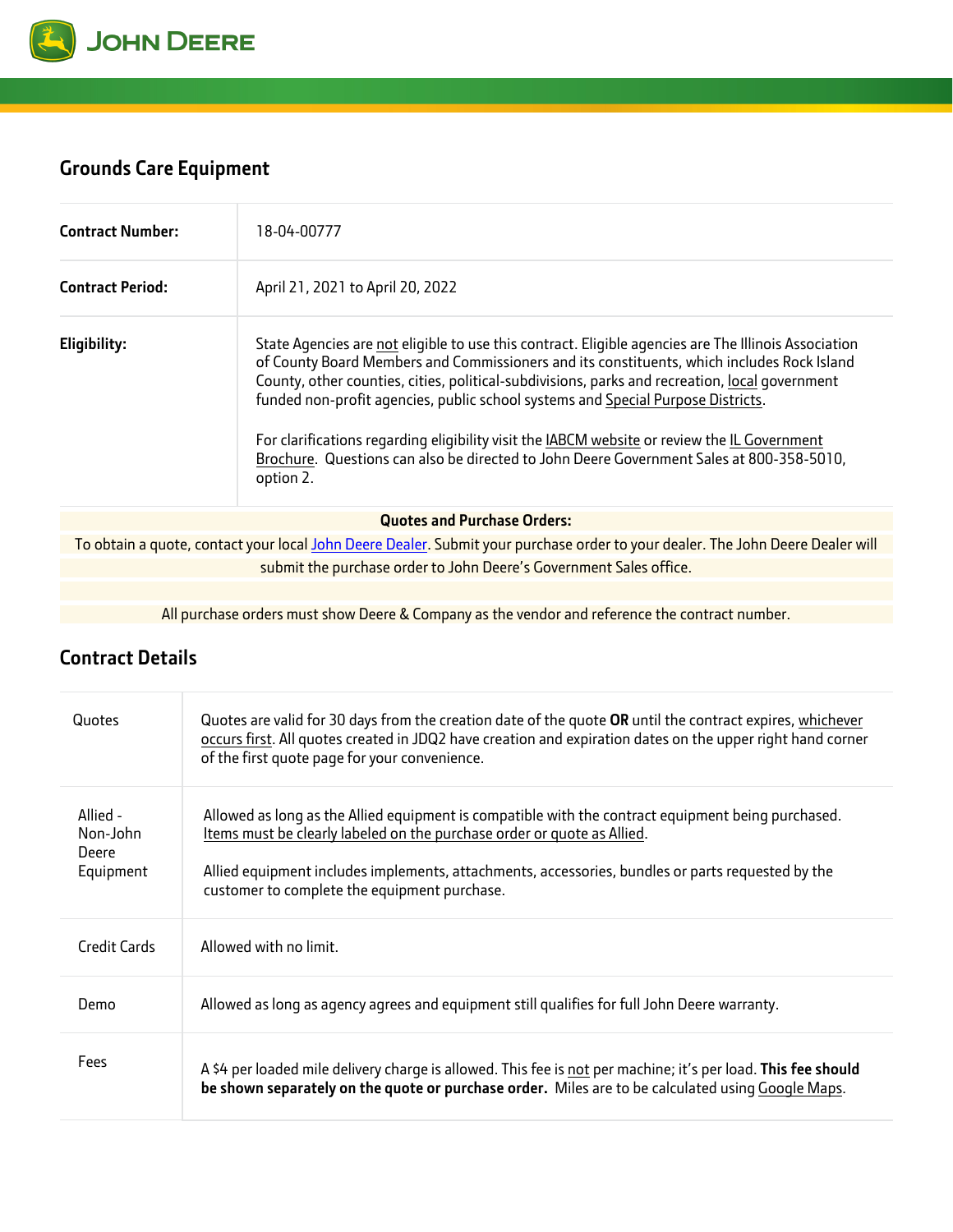

| Financing                                     | Allowed.<br>The low interest rate, low cost John Deere Municipal Lease, is type of financing that is specifically<br>designed for qualified state, government, and educational entities which allow full ownership at the end<br>of the lease term. The Municipal Lease or a third party type municipal lease (if applicable) is allowed.                                                                                                                                                                                                                                                                                                                                                                                                         |  |
|-----------------------------------------------|---------------------------------------------------------------------------------------------------------------------------------------------------------------------------------------------------------------------------------------------------------------------------------------------------------------------------------------------------------------------------------------------------------------------------------------------------------------------------------------------------------------------------------------------------------------------------------------------------------------------------------------------------------------------------------------------------------------------------------------------------|--|
| Leasing                                       | Not allowed.                                                                                                                                                                                                                                                                                                                                                                                                                                                                                                                                                                                                                                                                                                                                      |  |
| Multiple Unit<br>Discount                     | Multiple unit discounts ae allowed. The contract discount plus the multiple unit discount equals the total<br>discount. Discounts are based on the following schedule:<br><b>Additional Discount</b><br>Quantity<br>$3-4$<br>1%<br>$5-6$<br>2%<br>$7 - 8$<br>3%<br>4%<br>9 units or more<br>Sales of 3 or more like self-propelled products sold on the same purchase order are eligible for the multi-<br>unit discount. Self-propelled products, with the exception of our utility vehicles, must be listed in the<br>same tabbed price book section. Compatible implements sold with such products also qualify for the<br>multi-unit discount, but do not count as a unit.<br>Frontier Equipment is excluded from the Multiple Unit Discount. |  |
| Non-<br>contract -<br>John Deere<br>Equipment | Allowed as long as the non-contract Deere equipment is in the current price pages with a price and is<br>compatible with the contract equipment being purchased. The non-contract items will receive the same<br>discount as the base unit. Items must be clearly labeled on the purchase order or quote as Non-contract.<br>Non-contract Deere equipment includes implements, attachments, accessories, bundles, Frontier and<br>Order Zone items requested by the customer to complete the equipment purchase.                                                                                                                                                                                                                                  |  |
| Rental                                        | Allowed. Rates and models are detailed in the Price Structure below.                                                                                                                                                                                                                                                                                                                                                                                                                                                                                                                                                                                                                                                                              |  |
| Special<br>Delivery<br>Obligations            | None.                                                                                                                                                                                                                                                                                                                                                                                                                                                                                                                                                                                                                                                                                                                                             |  |
| Substitutions                                 | Not applicable.                                                                                                                                                                                                                                                                                                                                                                                                                                                                                                                                                                                                                                                                                                                                   |  |
| Trade-ins                                     | Allowed. Items must be clearly labeled on the purchase order or quote as Trade-In. The agency and the<br>dealer determine the trade-in value.                                                                                                                                                                                                                                                                                                                                                                                                                                                                                                                                                                                                     |  |
| Miscellaneous                                 | None.                                                                                                                                                                                                                                                                                                                                                                                                                                                                                                                                                                                                                                                                                                                                             |  |
|                                               |                                                                                                                                                                                                                                                                                                                                                                                                                                                                                                                                                                                                                                                                                                                                                   |  |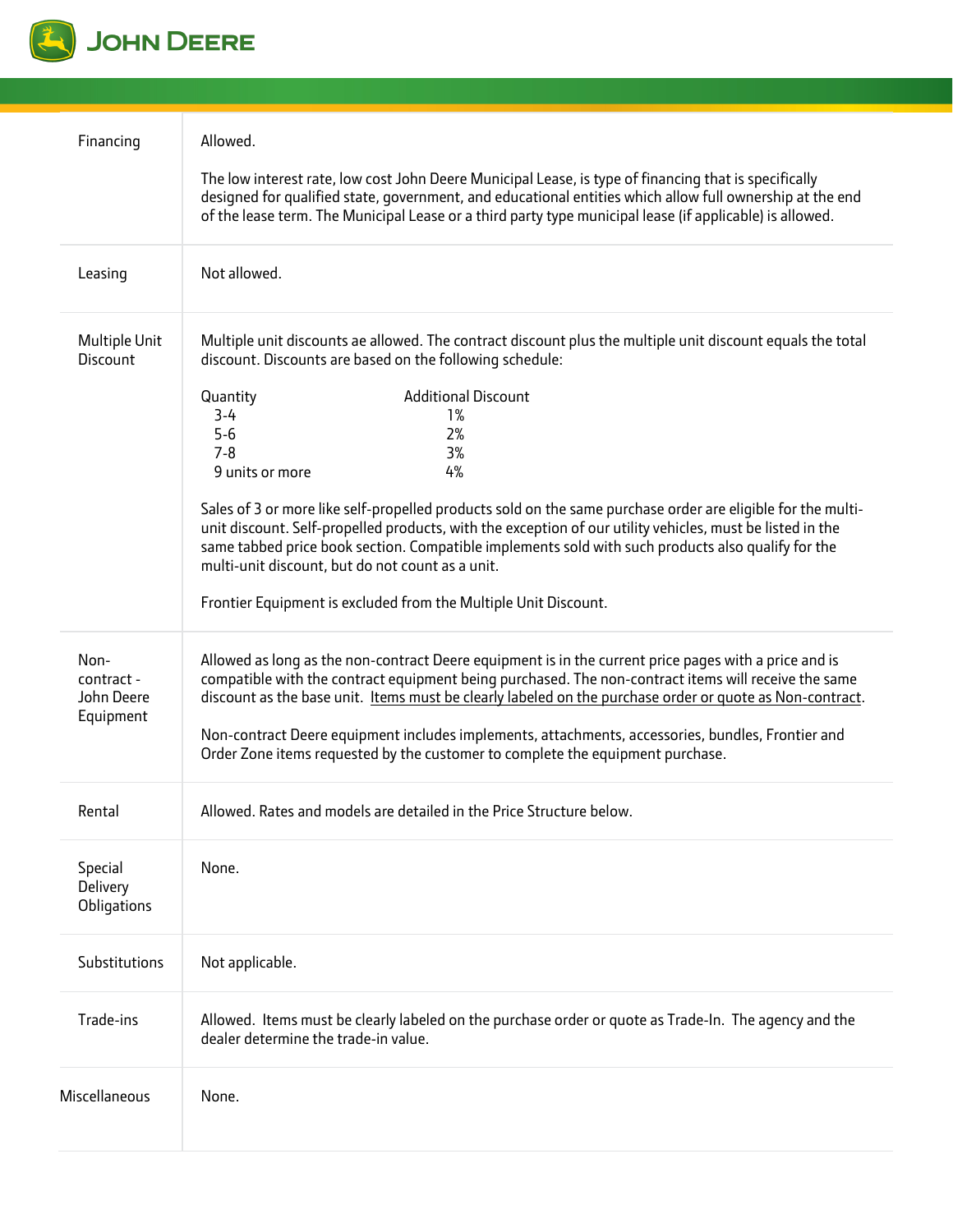

Payment Remittance Information Remit to Address: Deere & Company Ag & Turf CBD & Government Sales 21748 Network Place Chicago, IL 60673-1217

## **Price Structure**

| <b>Price Page</b><br><b>Tabs</b> | <b>Product Descriptions</b>                              | <b>Discounts off MSRP</b> | <b>Price Page Dates</b> |
|----------------------------------|----------------------------------------------------------|---------------------------|-------------------------|
| L25                              | Lawn Tractors (300s Only)<br>& Equipment                 | 18%                       | Current                 |
| L30                              | Garden Tractors & Equipment                              | 18%                       | Current                 |
| L35                              | Equipment for Lawn & Garden Tractors                     | 18%                       | Current                 |
| C10                              | Commercial Walk-Behind Mowers &<br>Equipment             | 23%                       | Current                 |
| C13                              | <b>Commercial Zero-Turn-Radius Mowers</b><br>& Equipment | 23%                       | Current                 |
| C15                              | <b>Commercial Front Mowers &amp;</b><br>Equipment        | 23%                       | Current                 |
| C18                              | Commercial Wide-Area Mowers &<br>Equipment               | 23%                       | Current                 |
| C <sub>20</sub>                  | Compact Utility Tractors & Equipment                     | 18%                       | Current                 |
| C21                              | <b>Equipment for Commercial Mowing</b><br>Products       | 23%                       | Current                 |
| C <sub>25</sub>                  | <b>Equipment for Compact Utility Tractors</b>            | 18%                       | Current                 |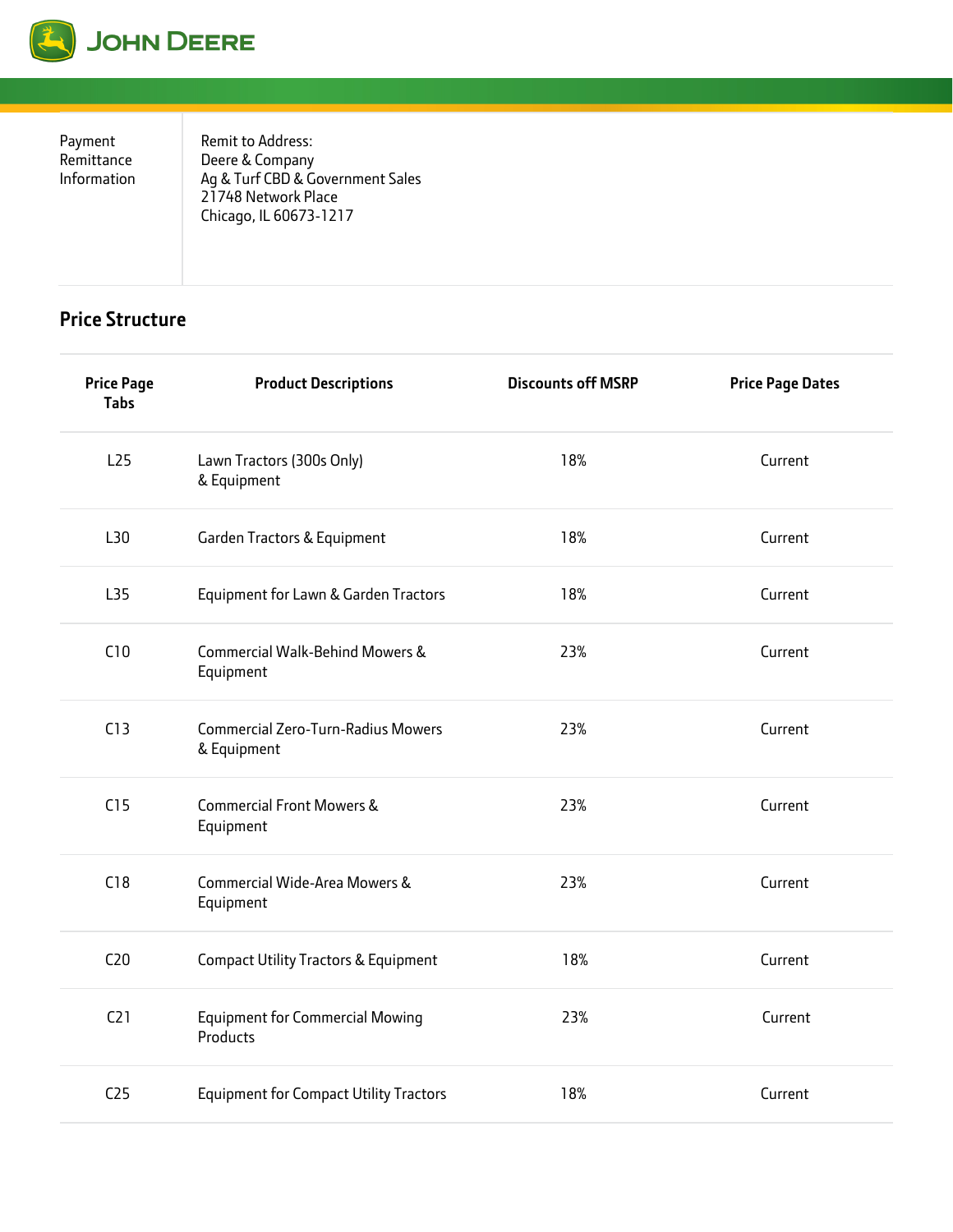

| C39             | Recreational Utility Vehicles &<br>Equipment         | 13% | Current |
|-----------------|------------------------------------------------------|-----|---------|
| C40             | Mid-Duty Crossover Utility Vehicles &<br>Equipment   | 13% | Current |
| C41             | Heavy-Duty Crossover Utility Vehicles &<br>Equipment | 13% | Current |
| C42             | Traditional Utility Vehicles &<br>Equipment          | 16% | Current |
| C47             | HPX High Performance Utility Vehicles<br>& Equipment | 13% | Current |
| C48             | Implements for Utility Vehicles                      | 13% | Current |
| G10             | Reel Mowers & Equipment                              | 24% | Current |
| G15             | Special Application Mowers &<br>Equipment            | 24% | Current |
| G20             | Special Application Vehicles &<br>Equipment          | 24% | Current |
| G <sub>25</sub> | Aeration & Equipment                                 | 24% | Current |
| G30             | Debris Maintenance & Equipment                       | 24% | Current |
| G <sub>35</sub> | Fleet Maintenance (Golf)                             | 14% | Current |
| A <sub>2</sub>  | Tractors<br>5045E, 5055E, 5065E, 5075E               | 14% | Current |
| A <sub>2</sub>  | Tractors<br>5085E, 5090EL, 5090E, 5100E              | 19% | Current |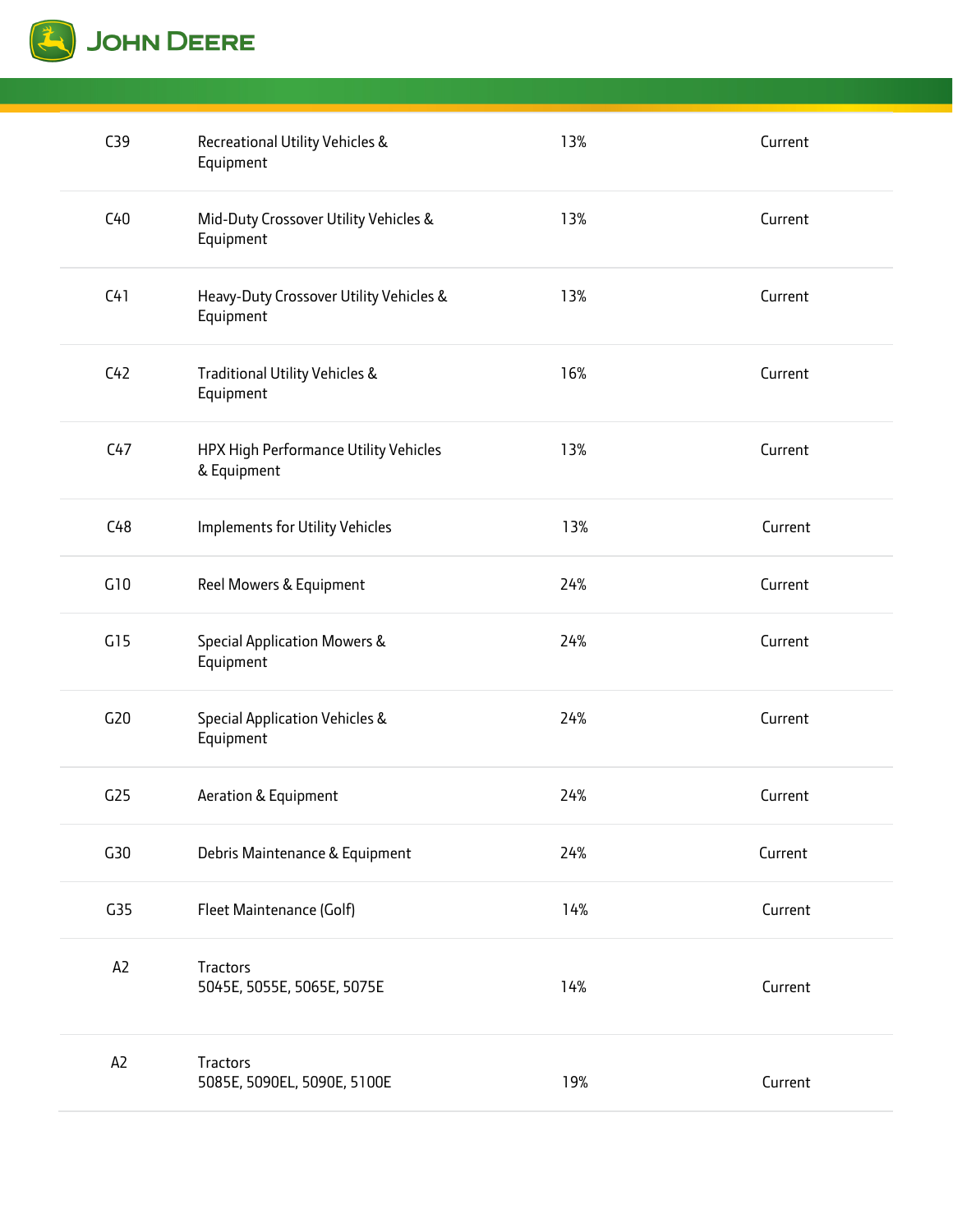

| A <sub>2</sub> | Tractors<br>5000Ms, Rs, GVs, GNs, MHs, MLs | 22%   | Current |
|----------------|--------------------------------------------|-------|---------|
| A <sub>2</sub> | 6000 - 9000 Series Tractors                | 24%   | Current |
| A3             | Combines                                   | 22%   | Current |
| A <sup>4</sup> | Cotton                                     | 22%   | Current |
| A5             | Hay & Forage                               | 22%   | Current |
| A6             | Tillage                                    | 22%   | Current |
| A7             | Planters, Drills & Air Seeders             | 22%   | Current |
| A8             | Sprayers                                   | 22%   | Current |
| A <sub>9</sub> | Implements & Equipment                     | 24%   | Current |
|                |                                            |       |         |
| A10            | Ag Management Solutions (AMS)              | $4\%$ | Current |
| Frontier       | <b>Cutting &amp; Mowing</b>                | 18%   | Current |
|                | Hay & Forage                               | 18%   | Current |
|                | Landscaping                                | 18%   | Current |
|                | Livestock                                  | 18%   | Current |
|                | Planting & Seeding                         | 18%   | Current |
|                | Snow                                       | 18%   | Current |
|                | Sprayers                                   | 18%   | Current |